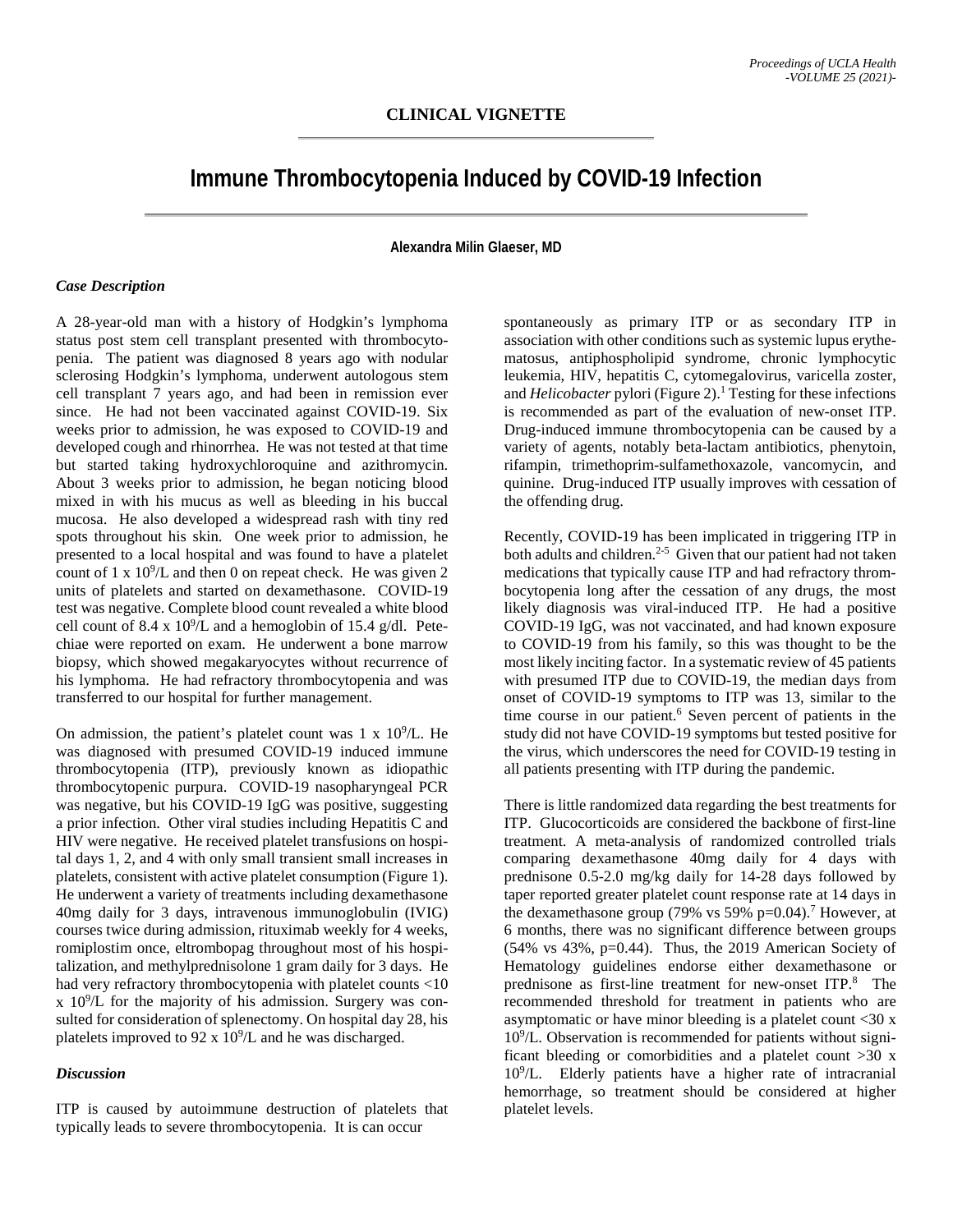There is even less robust data about secondary treatments for ITP. IVIG can be helpful in elevating platelets acurately in the setting of significant bleeding. The American Society of Hematology guidelines recommend eltrombopag, romiplostim, rituximab, and splenectomy as acceptable treatments for thrombocytopenia refractory to glucocorticoids at 3 months. The guidelines emphasize need for shared decision-making with patients, weighing potential risks of these treatments with the benefit of resolution of thrombocytopenia. Our patient received more rapid administration of these second-line agents, due to the severity of thrombocytopenia with most platelet counts 1-3 x 109 /L during his month-long hospitalization. It can take weeks to months to see a response to treatment in severe cases such as this one.

#### *Conclusion*

COVID-19 infection can cause serious side effects including ITP, which can be very refractory to treatment. Continued vaccination efforts and exposure mitigation are important public health measures to prevent morbidity and mortality. A new diagnosis of ITP warrants COVID-19 testing as it may occur in asymptomatic patients. Treatments for ITP include removal of any offending drugs, high dose steroids, IVIG, rituximab, thrombopoetin receptor agonists, and splenectomy. Treatment for ITP is recommended for patients with platelet counts  $\langle 30 \times 10^9 / L$ , major bleeding, or with significant comorbidities. It is prudent to allow weeks to months for medical treatments to take effect prior to proceeding with splenectomy in order to mitigate the risks of this surgery, especially in the setting of severe thrombocytopenia.

### *Figures*



Figure 1. Platelet counts and treatments throughout the patient's hospitalization.